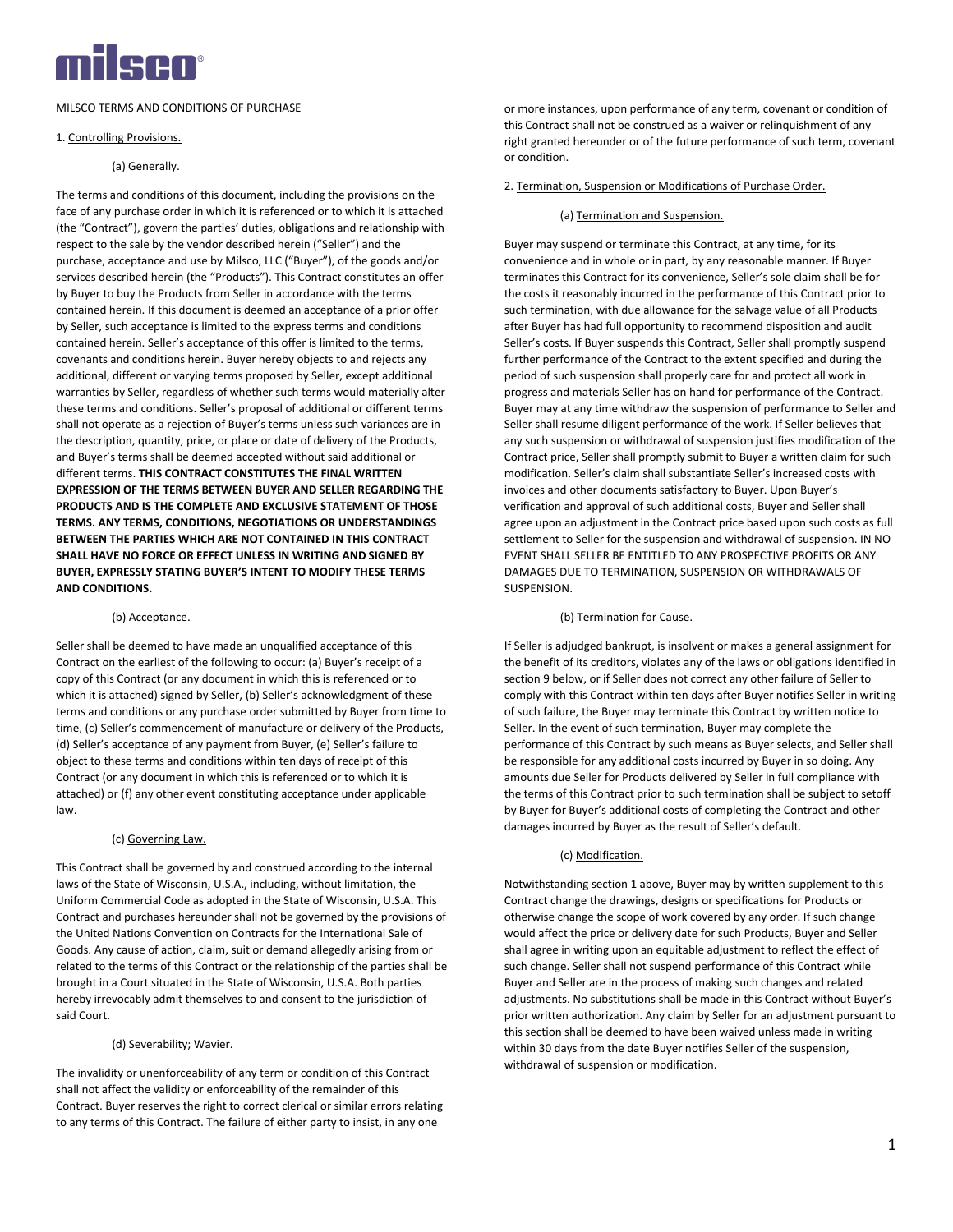

### 3. Delivery.

## (a) Generally.

Unless otherwise specified on the face of this Contract, Seller shall deliver the Products F.O.B. the facility named by Buyer. Seller shall pack, mark and ship Products in accordance with Buyer's specifications from time to time, including, without limitation, any temperature specifications. Seller shall package Products so as to prevent damage or deterioration and shall comply with all applicable packaging laws. Seller shall include with each shipment such documents as Buyer may require from time to time, including, without limitation, a packing slip showing Buyer's purchase order number, item numbers and sufficient other particulars to identify the Products, certificates of analysis and a Bill of Lading showing quantities delivered by lot number (collectively, the "Delivery Documents"). Buyer's count shall be accepted as final on all shipments not accompanied by packing lists. Buyer will not pay any charges for any containers, packaging, boxing, crating, marking, delivery, transportation, storage or other charges unless otherwise specified herein, and Seller will pay all premium freight costs over normal freight costs if Seller needs to use an expedited shipping method to meet delivery dates due to its own acts or omissions. Buyer shall have the right at any time to specify the carrier and/or the method of transportation to be employed in conveying the Products, upon proper adjustment being made to cover any difference in transportation cost agreed upon herein. Deliveries are to be made only in quantities and at times specified in schedules furnished by Buyer. Buyer may from time to time change delivery schedules. Any forecasts provided by Buyer are estimates only and are nonbinding. Seller agrees to supply Buyer's requirements for Products; provided, however, that nothing herein shall be deemed to restrict Buyer from procuring Products from alternate sources. Time is of the essence with respect to delivery of Products. Seller shall immediately notify Buyer of any actual or potential delivery delays. Title to and risk of loss of Products shall remain with Seller until delivery to the F.O.B point. Buyer may from time to time change delivery schedules.

### (b) Release Authorizations.

Where deliveries are to be made in accordance with Buyer's written releases, notwithstanding any quantities specified on the face hereof, Seller shall not produce any Products covered by this order, or procure materials required therefor, or ship any Products to Buyer, except to the extent authorized by such written releases. Neither acceptance of Products nor payment therefor shall constitute a waiver of this provision.

### 4. Prices; Payment.

### (a) Prices.

If a price is not stated on the face of this order, the Products shall be billed at the price last quoted or the prevailing market price, whichever is lower. This order must not be filled at a higher price than last quoted or charged without Buyer's prior written authorization. Prices shall not increase without Buyer's prior written consent, which Buyer may withhold in its sole discretion. Seller represents and warrants that the prices are, and will remain, no less favorable to Buyer than any price which Seller presently, or in the future, offers to any other customer for the same or substantially similar goods and/or services for substantially similar quantities. If Seller offers a lower price for the same or substantially similar goods and/or services to any other customer during the term of this order, then Seller will immediately offer Buyer the same price as offered to such other customer.

## (b) Payment.

Buyer's account with Seller shall be paid within 90 days after receipt of invoice or shipment, whichever is received later, except where cash discounts apply or other terms are specified and specifically agreed to in

writing by Buyer. Buyer's obligation to pay within such 90–day period is subject to Buyer's receipt of the Delivery Documents. Buyer reserves the right of setoff of any amounts due Seller on this Contract against any amount due Buyer from Seller on any transaction. Buyer's acceptance of or payment for the Products or any other action or inaction shall neither (a) relieve Seller from any of its obligations and warranties hereunder nor (b) constitute a waiver of Buyer's rights and claims hereunder.

#### 5. Rejection.

All Products are subject to Buyer's inspection during manufacture and/or after delivery. Buyer shall have the right to reject Products within 45 business days from the date of delivery if any of such Products do not meet the quality standards furnished or adopted by Buyer. If Buyer rejects any Products, Seller shall, within 20 working days from the date of rejection, at Buyer's option, replace such Products or provide Buyer with full credit therefor. Alternatively, Buyer may replace the Products and invoice Seller for the additional costs Buyer incurs. Any Products rejected by Buyer shall be held at Seller's risk and subject to Seller's instructions or, at Buyer's option, returned at Seller's expense. Seller shall bear all shipping costs, the risk of in–transit loss and damage for replacement Products.

#### 6. Seller's Warranties.

Seller expressly warrants to Buyer, Buyer's customer and to the ultimate user that (a) the Products (including Products sold to Buyer but manufactured by others) and all material, packaging and work covered by this Contract will (i) conform to the drawings, specifications, samples or other descriptions furnished or adopted by Buyer, (ii) conform to all representations of and specifications provided by Seller, (iii) meet or exceed the quality standards furnished or adopted by Buyer, (iv) be merchantable, of good material and workmanship and fit and sufficient for the purposes intended and (v) be new, free from defects in material and workmanship; (b) the use and/or sale, alone or in combination, of the Products will not infringe or violate any United States or foreign letters patent, or any right in or to any patented invention or idea, or a trademark, copyright or other intellectual property right; (c) the Products and their production, storage, pricing, delivery and sale hereunder are in compliance with foreign, federal, state and local laws applicable thereto, including, without limitation, all packaging and labeling laws; (d) without limiting the generality of section 6(c), the Products, and all of their ingredients, elements and components, fully and completely comply with and satisfy the requirements of all environmental or health and safety related laws, regulations, treaties, ordinances, and/or rules, whether international, national, state or local, including, without limitation, the Montreal Protocol, REACH (of the European Union), RoHS (of the European Union) and Title VI of the Clean Air Act, 42 U.S.C. 7401 et seq.; and (e) Seller is conveying good title to the Products, free and clear of any liens or encumbrances. Seller acknowledges that it has knowledge of Buyer's intended use and warrants that all Products that have been manufactured by Seller based on Buyer's use and will be fit and sufficient for the particular purposes intended by Buyer. Any Products not in accordance with the foregoing warranties or any special warranty shall be deemed to be defective and may be rejected by Buyer. Buyer's approval of Seller's specifications shall not relieve Seller of any of its warranty obligations. Seller will maintain a quality assurance system which is adequate in Buyer's judgment to detect and prevent shipment of nonconforming Products. In the event of any recall affecting the Products, Seller shall indemnify Buyer and the Buyer Parties (as defined below) in accordance with section 9. Buyer shall have the right to control the recall process and Seller shall fully cooperate with Buyer in connection with the recall.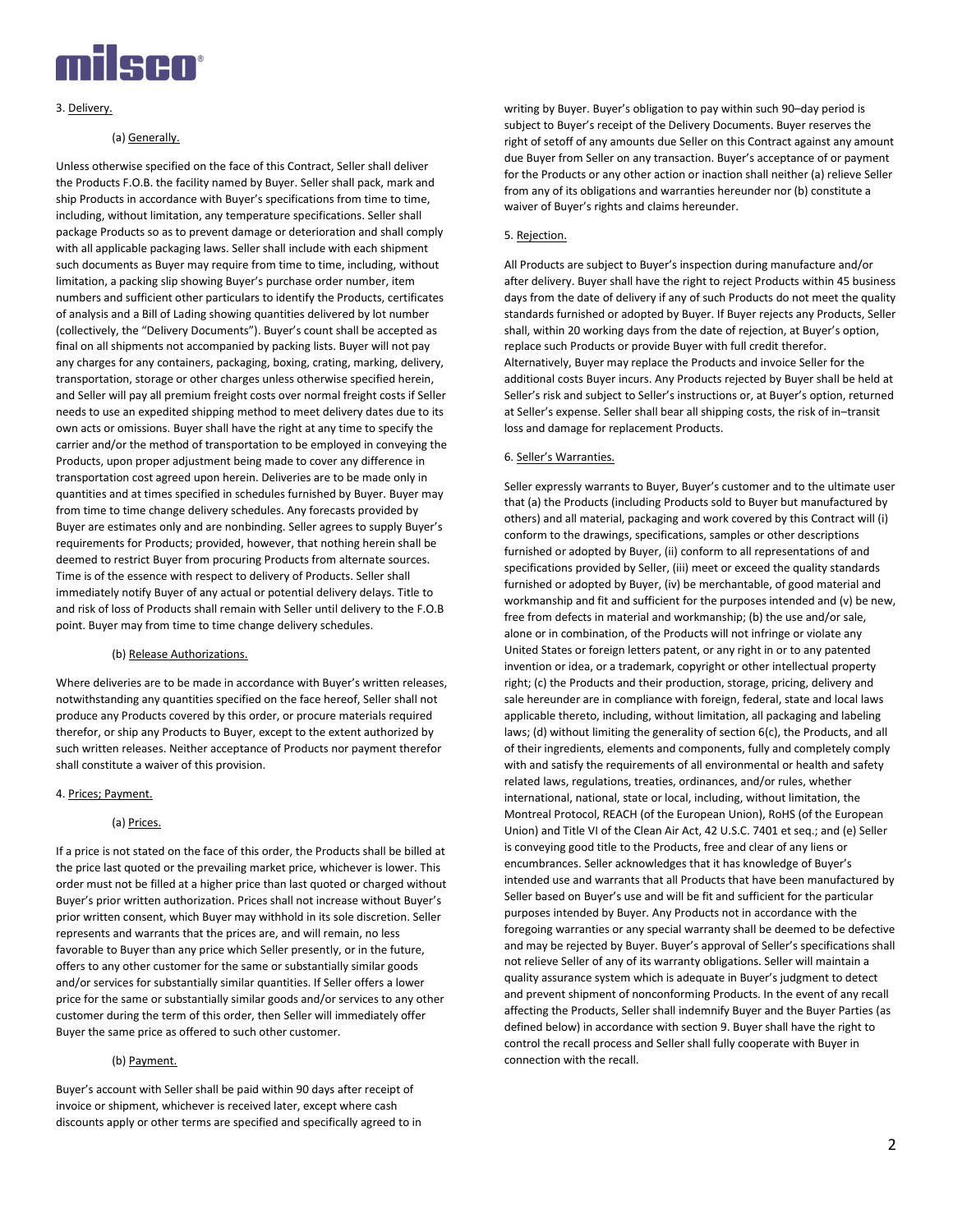

## 7. Breach of Warranty.

If Seller breaches any of its warranties, Seller shall be liable for all and indemnify Buyer and the Buyer Parties from and against all Damages (as defined below) incurred by them, including, without limitation, the purchase price of the Products, delivery costs, replacement and cover costs, lost profits, consequential and incidental damages. Seller acknowledges that, if Seller's breach causes Buyer to deliver products to its customers either late or below Buyer's standards, Buyer will incur lost profits and other damages for which Seller is liable. Without limiting the foregoing, Seller shall promptly and at its sole cost replace any Products failing to conform with the warranties set forth in this Contract. Replacement Products shall be subject to the same warranty as provided above. If Product is held to constitute an infringement of a third party right, Seller shall, at its expense, either procure for Buyer the right to use said Product or replace same with a substantially equal but not infringing Product, or modify it so that it becomes substantially equal but not infringing.

#### 8. Buyer's Information, Property and Intellectual Property.

#### (a) Buyer's Information.

If any Products supplied under this Contract are made according to Buyer's manufacturing information, such information shall be used only to manufacture Products to Buyer's orders. Seller agrees that Buyer shall at all times retain title to such manufacturing information and Seller agrees to maintain it in confidence. Upon Buyer's request, Seller shall return to Buyer all such manufacturing information without retaining any copies or embodiments thereof.

#### (b) Buyer Property.

Unless otherwise agreed in writing, Seller at its cost shall supply all materials, equipment, tools and facilities required to perform under this Contract. Any materials, equipment, tools, dies or other properties furnished by Buyer or paid for by Buyer, and any design drawings relating to or used in the manufacture of such properties, shall remain Buyer's property. Any Buyer property shall be used only for performance under this Contract and, on demand, must be returned to Buyer in accordance with Buyer's instructions without charge. Seller agrees, as a condition of this Contract, that it will: (i) properly mark/label, identify and segregate any and all Buyer property in such fashion as to clearly identify such items as being the property of Buyer, (ii) prevent the commingling of said Buyer property with other material in Seller's possession except in accordance with applicable Buyer specifications or Buyer's written approval and (iii) assume responsibility for all taxes and risk of loss or damage with respect to said Buyer property at all times until such property is returned to Buyer.

#### (c) Intellectual Property.

Whenever requested by Buyer to do so, Seller will place on the Products, in the manner specified by Buyer, such trademarks or other identifying marks as Buyer may specify. Seller warrants and agrees that Buyer's identifying marks shall be used only on Products supplied to Buyer and in the manner and subject to the restrictions imposed by Buyer. All of Buyer's Intellectual Property Rights (as defined below) are and shall remain Buyer's sole property, and Seller agrees not to take or permit any action contradicting Buyer's rights thereto. "Intellectual Property Rights" include, without limitation, any copyright, patent, registered or unregistered design, logo, trademark, trade dress, trade name or other designation, translation of trade name into another language, and any similar rights or applications for rights in any of the foregoing in any part of the world owned or used by Buyer or any of its affiliates, and any goodwill relating thereto. Buyer's rights shall be enforceable by injunctive relief and/or a decree of specific performance. Seller does not acquire any rights, title or interest in any of the trademarks or

trade names of Buyer by virtue of this Contract, and Seller shall not use or in any way refer to Buyer's trademarks or trade names without Buyer's prior written permission. Nothing herein shall limit the statutory or common law of torts or trade secrets where it provides Buyer with broader rights.

### 9. International Compliance.

### (a) Economic Sanctions & Export Controls.

Seller is not (i) a Person on the list of Specially Designated Nationals and Blocked Persons maintained by the U.S. Treasury Department's Office of Foreign Assets Control ("OFAC") or any other denied party lists maintained by the U.S. Government, the European Union ("EU") or other jurisdictions where Buyer operates; (ii) a Person organized or resident in a country or territory subject to comprehensive OFAC or EU sanctions; (iii) is a Person who is otherwise the target of economic sanctions or export control laws such that Buyer cannot deal or otherwise engage in business transactions with Seller; or (iv) owned or controlled by (including by virtue of such Person being a director or owning voting shares or interests), or acts, directly or indirectly, for or on behalf of, any of the foregoing Persons such that the entry into, or performance under, this Contract or any document would be prohibited by U.S., EU, or other law.

#### (b) Money Laundering.

Seller is in compliance with all laws related to terrorism or money laundering including: (i) all applicable requirements of the Currency and Foreign Transactions Reporting Act of 1970 (31 U.S.C. 5311 et. seq., (the Bank Secrecy Act), as amended by Title III of the USA Patriot Act; (ii) the Trading with the Enemy Act of 1917; (iii) Executive Order No. 13224 on Terrorist Financing, 66 Fed. Reg. 49,079 (Sept. 24, 2001); or any other U.S., EU, or other laws relating to anti-money laundering.

### (c) Anti-Corruption.

Seller will comply with the U.S. Foreign Corrupt Practices Act of 1979, the United Kingdom Bribery Act of 2010 and any other similar "anti-bribery" laws and regulations, and in particular (but without limitation) will not, directly or indirectly, in the name, on behalf of or for the benefit of Buyer or its affiliates, offer, promise or authorize to pay any compensation, or give anything of value to, any official, agent or employee of any government or governmental agency, or to any political party or any officer, employee or agent of any political party. Seller will require each of its directors, officers, employees, sub-Sellers and agents to comply with the provisions of this paragraph. Seller shall permit, upon the request of and at the sole discretion of Buyer, audits by independent auditors acceptable to Buyer, and agree that such auditors shall have full and unrestricted access to all records related to the work performed for, or services or equipment provided to, Buyer, and to report any violation of any of the U.S. Foreign Corrupt Practices Act of 1979, the United Kingdom Bribery Act of 2010 or any other similar "anti-bribery" laws and regulations, with respect to: (a) the effectiveness of existing compliance programs and codes of conduct; (b) the origin and legitimacy of any funds paid to Buyer; (c) its books, records and accounts, or those of any of its subsidiaries, joint ventures or affiliates, related to work performed for, or services or equipment provided to, Buyer; (d) all disbursements made for or on behalf of Buyer; and (e) all funds received from Buyer in connection with work performed for, or services or equipment provided to, Buyer.

## (d) Conflict Minerals.

Seller shall: (i) affirmatively disclose to Buyer any Conflict Minerals used in the productions of any Products purchased by Buyer under this Contract; (ii) submit to Buyer any reports relating to Conflict Minerals filed by Seller with the U.S. Securities and Exchange Commission pursuant to Section 1502 of the Dodd-Frank Wall Street Report and Consumer Protection Act of 2010 ("Dodd-